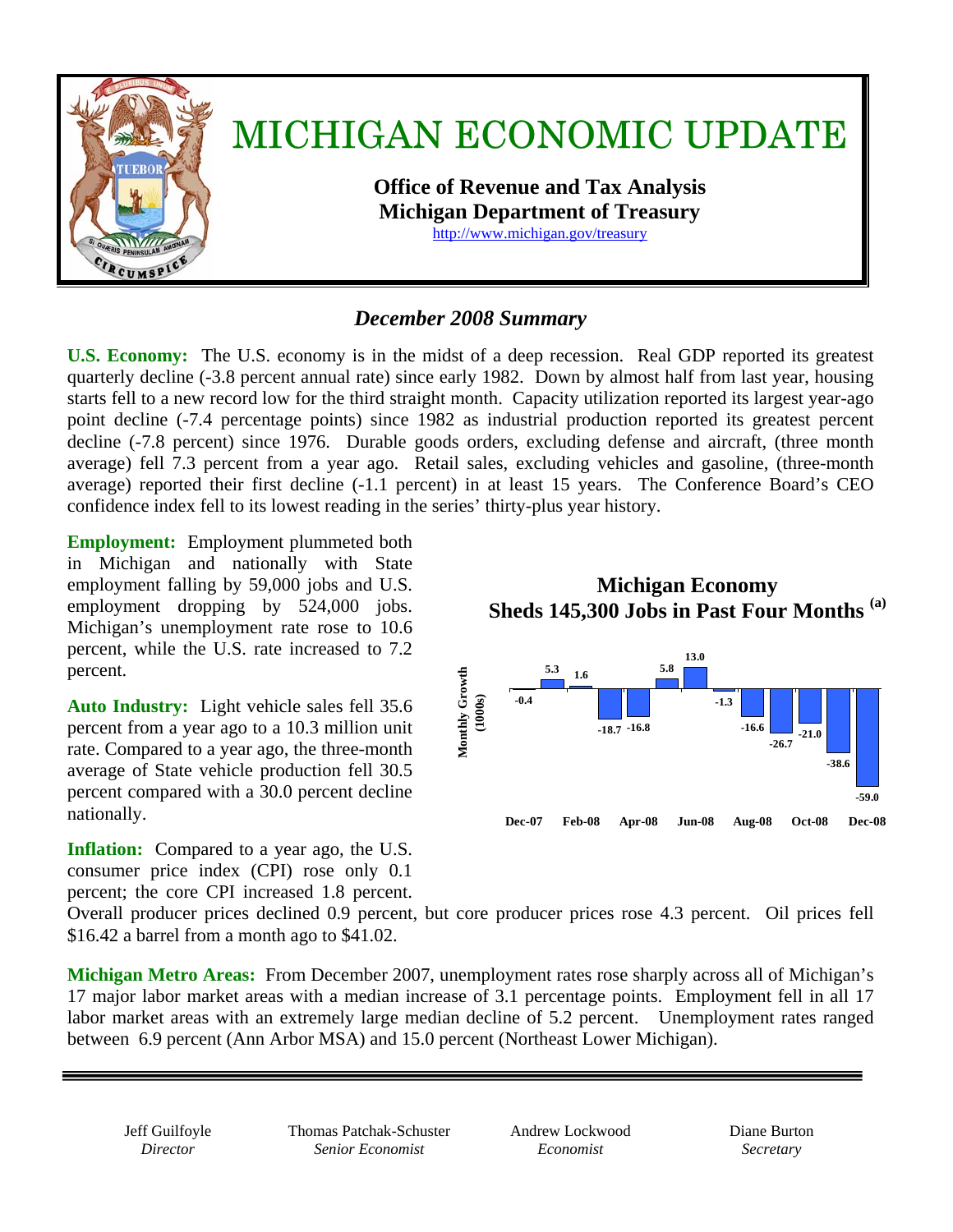**0**

#### **Labor Market Statistics**

• Michigan's December monthly unemployment rate increased by 1.0 percentage point from last month to 10.6 percent and the current Michigan jobless rate is 3.2 percentage points above a year ago. The December U.S. unemployment rate increased 0.4 percentage points to 7.2 percent and was 2.3 percentage points above a year ago. Monthly unemployment rates fluctuate due to statistical sampling errors and data revisions.



#### **Michigan and U.S. Monthly Unemployment Rates 2005 to 2008**

Source: Michigan Dept. of Labor and Economic Growth and Bureau of Labor Statistics, U.S. Dept. of Labor

**2005 2006 2007 2008**

- In December, the number of people employed in Michigan was 4,375,000, down 68,000 from last month, while the labor force decreased by 21,000. The statewide total number of unemployed increased by 47,000 to 519,000.
- United States household employment totaled 143.3 million persons in December, down 806,000 from November. The labor force fell by 173,000 from last month, which meant that there were 632,000 more unemployed people nationally, compared to November.

|                          |         | <b>Oct</b> | <b>Nov</b>              | Dec    | <b>Change From</b> |                    |          |                  |
|--------------------------|---------|------------|-------------------------|--------|--------------------|--------------------|----------|------------------|
|                          | 2007    |            |                         |        |                    | <b>Prior Month</b> |          | <b>Last Year</b> |
|                          | Average | 2008       | 2008                    | 2008   | Level              | $\frac{6}{9}$      | Level    | $\frac{0}{0}$    |
| Michigan                 |         |            |                         |        |                    |                    |          |                  |
| Labor Force              | 5,020   | 4,930      | 4,915                   | 4,894  | $-21$              | $-0.4\%$           | $-100$   | $-2.0\%$         |
| Employed                 | 4,660   | 4,474      | 4,443                   | 4,375  | -68                | $-1.5\%$           | $-249$   | $-5.4\%$         |
| Unemployed               | 360     | 457        | 472                     | 519    | 47                 | 10.0%              | 149      | 40.3%            |
| <b>Unemployment Rate</b> | 7.2%    | 9.3%       | 9.6%                    | 10.6%  | n.a.               | $1.0\%$ pts        | n.a.     | 3.2%             |
| <b>United States</b>     |         |            |                         |        |                    |                    |          |                  |
| Labor Force              | 153,124 |            | 154,878 154,620 154,447 |        | $-173$             | $-0.1\%$           | 611      | 0.4%             |
| Employed                 | 146,047 |            | 144,657 144,144 143,338 |        | $-806$             | $-0.6%$            | $-2.956$ | $-2.0\%$         |
| Unemployed               | 7.078   | 10.221     | 10.476                  | 11.108 | 632                | 6.0%               | 3,567    | 47.3%            |
| <b>Unemployment Rate</b> | 4.6%    | 6.6%       | 6.8%                    | 7.2%   | n.a.               | $0.4\%$ pts        | n.a.     | 2.3%             |
|                          |         |            |                         |        |                    |                    |          |                  |

**Employment by Place of Residence** (in thousands)<sup>(a)</sup>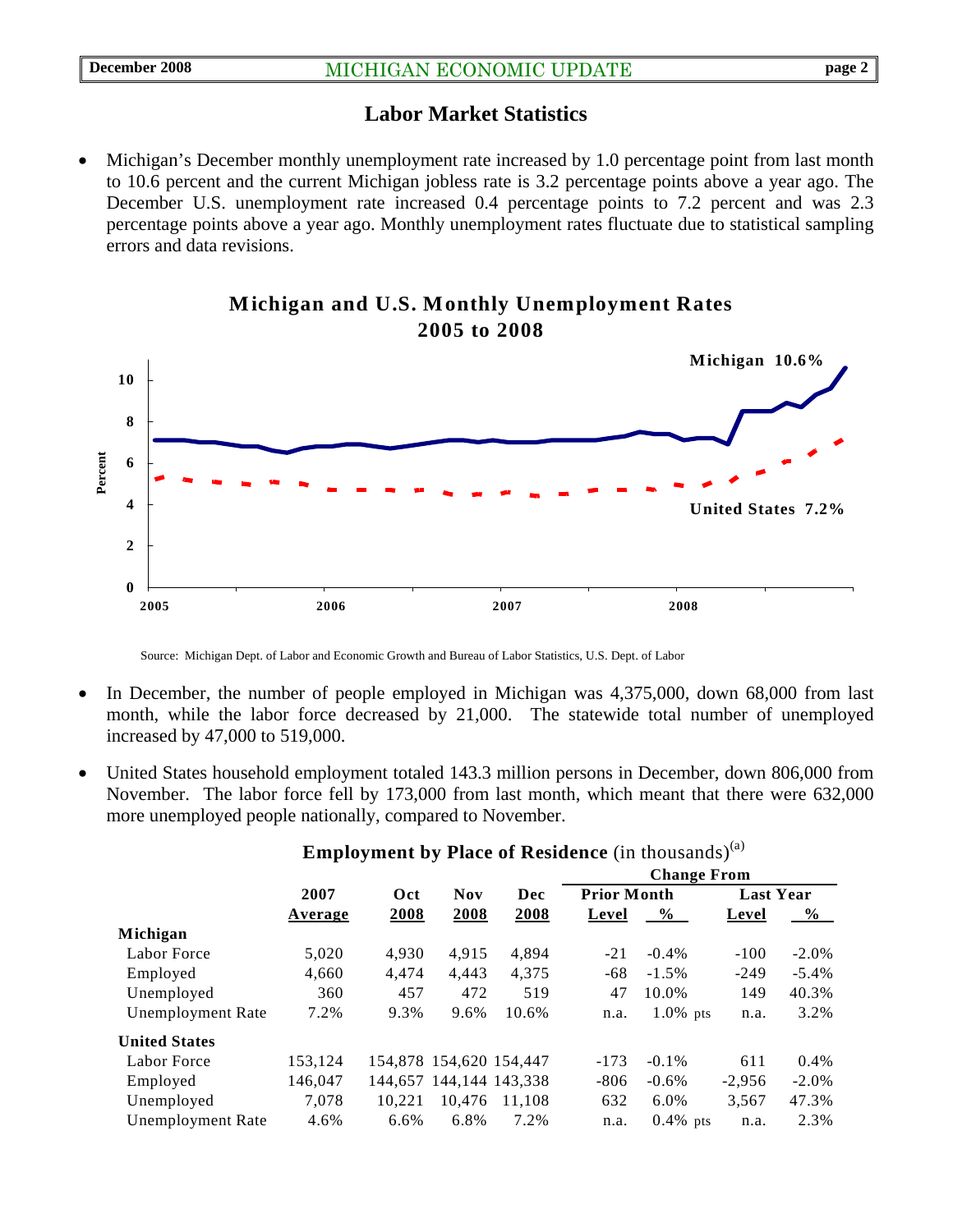#### **Employment by Place of Work**

• From December 2007 to December 2008, Michigan wage and salary employment decreased 173,000 (4.1 percent).State wage and salary employment decreased 59,000 from November. Nationally, December 2008 wage and salary employment fell 2,589,000 (1.9 percent) from a year ago and was down 524,000 from last month.



#### **Wage and Salary Employment Growth December 2007 to December 2008**

- In the goods-producing sector, Michigan employment fell 9.7 percent from a year ago while private service-producing sector employment decreased 3.0 percent compared to last year. From a year ago, December national employment in the goods-producing sector fell 6.2 percent and decreased 1.5 percent in the private service-producing sector.
- Manufacturing weekly hours decreased by 3.3 hours in Michigan compared to last year.

|                                  | <b>Michigan</b> |             |             |                                 | <b>United States</b> |             |             |                          |
|----------------------------------|-----------------|-------------|-------------|---------------------------------|----------------------|-------------|-------------|--------------------------|
|                                  | 2007<br>Average | Dec<br>2007 | Dec<br>2008 | <b>Percent</b><br><b>Change</b> | 2007<br>Average      | Dec<br>2007 | Dec<br>2008 | Percent<br><b>Change</b> |
| Wage & Salary Employment         | 4,262           | 4,228       | 4,055       | $-4.1%$                         | 137.623              | 138,078     | 135.489     | $-1.9\%$                 |
| Goods Producing                  | 791             | 770         | 695         | $-9.7\%$                        | 22.221               | 21.976      | 20.616      | $-6.2\%$                 |
| Manufacturing                    | 617             | 601         | 552         | $-8.2%$                         | 13.884               | 13,772      | 12,981      | $-5.7\%$                 |
| <b>Private Service Producing</b> | 2.814           | 2.807       | 2.722       | $-3.0\%$                        | 93.199               | 93.769      | 92,359      | $-1.5\%$                 |
| Trade, Trans. & Utilities        | 788             | 784         | 754         | $-3.8\%$                        | 26,608               | 26,658      | 25,833      | $-3.1\%$                 |
| <b>Services</b>                  | 1,750           | 1,749       | 1,706       | $-2.5%$                         | 55,254               | 55,841      | 55,489      | $-0.6%$                  |
| Local, State & Fed. Gov't        | 657             | 651         | 636         | $-2.3%$                         | 22,203               | 22,333      | 22,514      | 0.8%                     |
| Manufacturing Weekly Hours       | 42.5            | 42.8        | 39.5        | $-3.3$ hrs                      | 41.2                 | 41.1        | 39.9        | $-1.2$ hrs               |

#### **Establishment Employment** (in thousands)<sup>(b)</sup>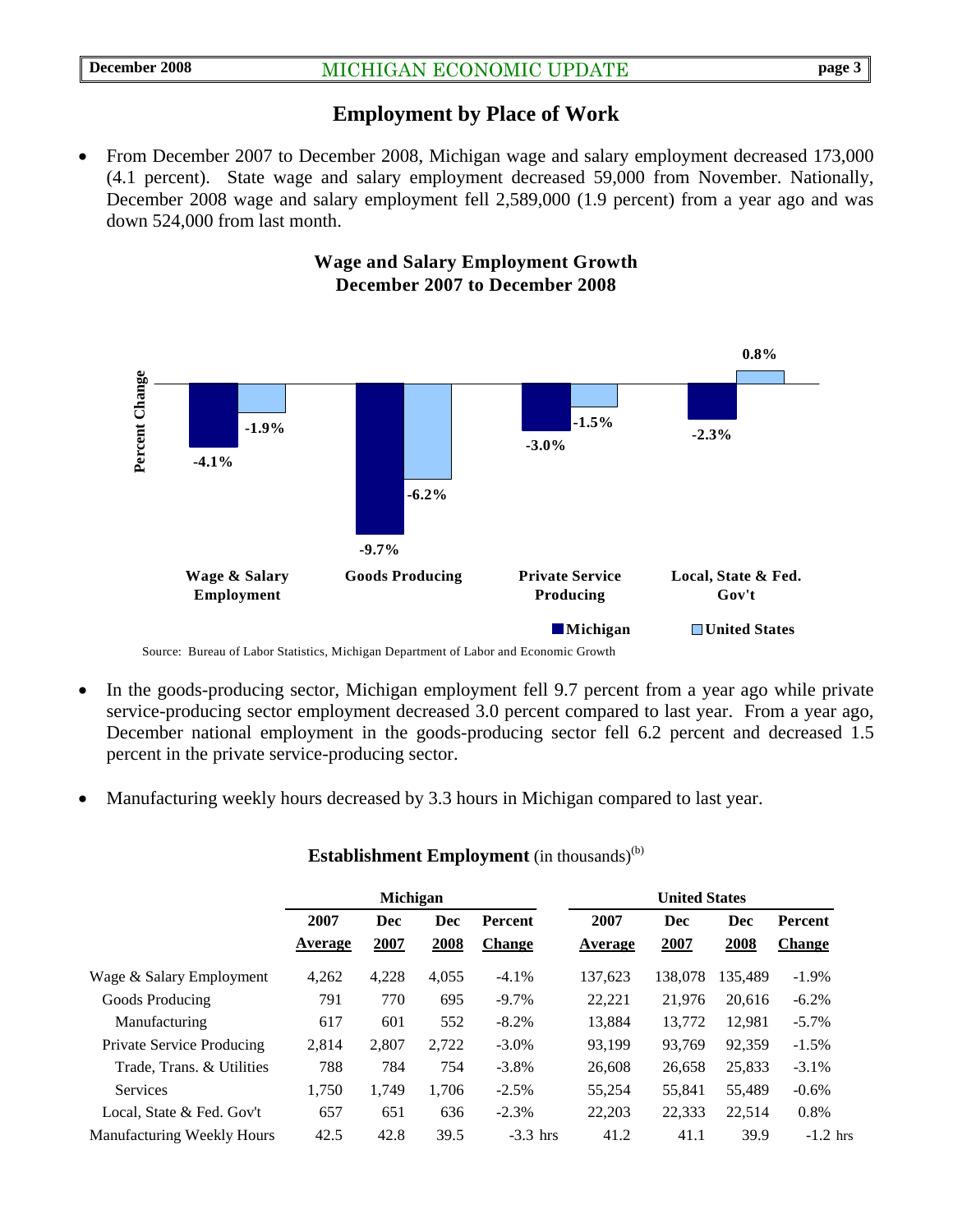#### **Motor Vehicle Industry Sales**

- At a 10.3 million unit annual rate, the December 2008 light vehicle sales rate rose 1.3 percent from November. Vehicle sales declined by more than a third from a year ago (-35.6 percent). Compared to December 2007, domestic sales were down 36.5 percent while foreign sales fell 33.0 percent. Light truck sales fell 38.2 percent, while autos declined by 33.0 percent.
- CY 2008 light vehicle sales (13.1 million units) were the lowest annual sales since 1992. The 2008Q4 light vehicle sales rate (10.3 million unit annual rate) was the lowest quarterly rate in 26 years.
- In CY 2008, light vehicle sales were down 18.4 percent with domestic sales declining 20.4 percent and foreign sales falling 11.8 percent. As a result, the foreign share of U.S. light vehicle sales rose by 1.9 percentage points to 25.2 percent. Auto sales were down 11.3 percent; light truck sales declined sharply (-24.8 percent). Heavy truck sales were down 20.5 percent.
- Due to a sharply declining sales rate, December 2008 days' supply of light vehicles rose by 33 days from a year ago to 93 days even while inventories rose only 0.4 percent.





#### **Motor Vehicle Sales Statistics**

(Millions, unless otherwise specified)

|                                               | 2007    | Oct           | <b>Nov</b>    | <b>Dec</b> | 3 Month | <b>Change from</b><br>Year Ago |               |
|-----------------------------------------------|---------|---------------|---------------|------------|---------|--------------------------------|---------------|
| Motor Vehicle Sales <sup>(c)</sup>            | Average | 2008          | 2008          | 2008       | Average | <b>Level</b>                   | $\frac{0}{0}$ |
| Autos                                         | 7.6     | 5.6           | 5.0           | 5.2        | 5.2     | (2.6)                          | $-33.0%$      |
| Domestics                                     | 5.2     | 3.8           | 3.3           | 3.6        | 3.6     | (1.8)                          | $-33.0%$      |
| Imports                                       | 2.4     | 1.8           | 1.7           | 1.6        | 1.7     | (0.8)                          | $-32.9%$      |
| <b>Import Share</b>                           | 31.2%   | 32.4%         | 33.8%         | 30.4%      | 32.2%   | $0.1\%$ pts                    |               |
| <b>Light Trucks</b>                           | 8.5     | 4.9           | 5.2           | 5.1        | 5.1     | (3.1)                          | $-38.2%$      |
| Domestics                                     | 7.1     | 4.0           | 4.3           | 4.1        | 4.1     | (2.7)                          | $-39.2%$      |
| <b>Imports</b>                                | 1.4     | 0.9           | 0.9           | 0.9        | 0.9     | (0.5)                          | $-33.1%$      |
| <b>Import Share</b>                           | 16.3%   | 18.3%         | 17.6%         | 18.3%      | 18.1%   | $1.4\%$ pts                    |               |
| <b>Total Light Vehicles</b>                   | 16.1    | 10.5          | 10.1          | 10.3       | 10.3    | (5.7)                          | $-35.6%$      |
| <b>Heavy Trucks</b>                           | 0.4     | 0.3           | 0.3           | 0.2        | 0.3     | (0.1)                          | $-28.2%$      |
| <b>Total Vehicles</b>                         | 16.5    | 10.8          | 10.4          | 10.5       | 10.6    | (5.8)                          | $-35.5%$      |
| U.S. Light Vehicle Inventories <sup>(d)</sup> |         | <b>Oct-08</b> | <b>Nov-08</b> | Dec-08     | 3 Month | <b>Change</b>                  |               |
| Total Car                                     | 1.374   | 1.466         | 1.624         | 1.643      | 1.578   | 0.333                          |               |
| Days Supply                                   | 56      | 92            | 113           | 101        | 102     | 47 days                        |               |
| <b>Total Truck</b>                            | 1.957   | 1.668         | 1.659         | 1.552      | 1.627   | $-0.320$                       |               |
| Days Supply                                   | 71      | 111           | 108           | 86         | 102     | 21 days                        |               |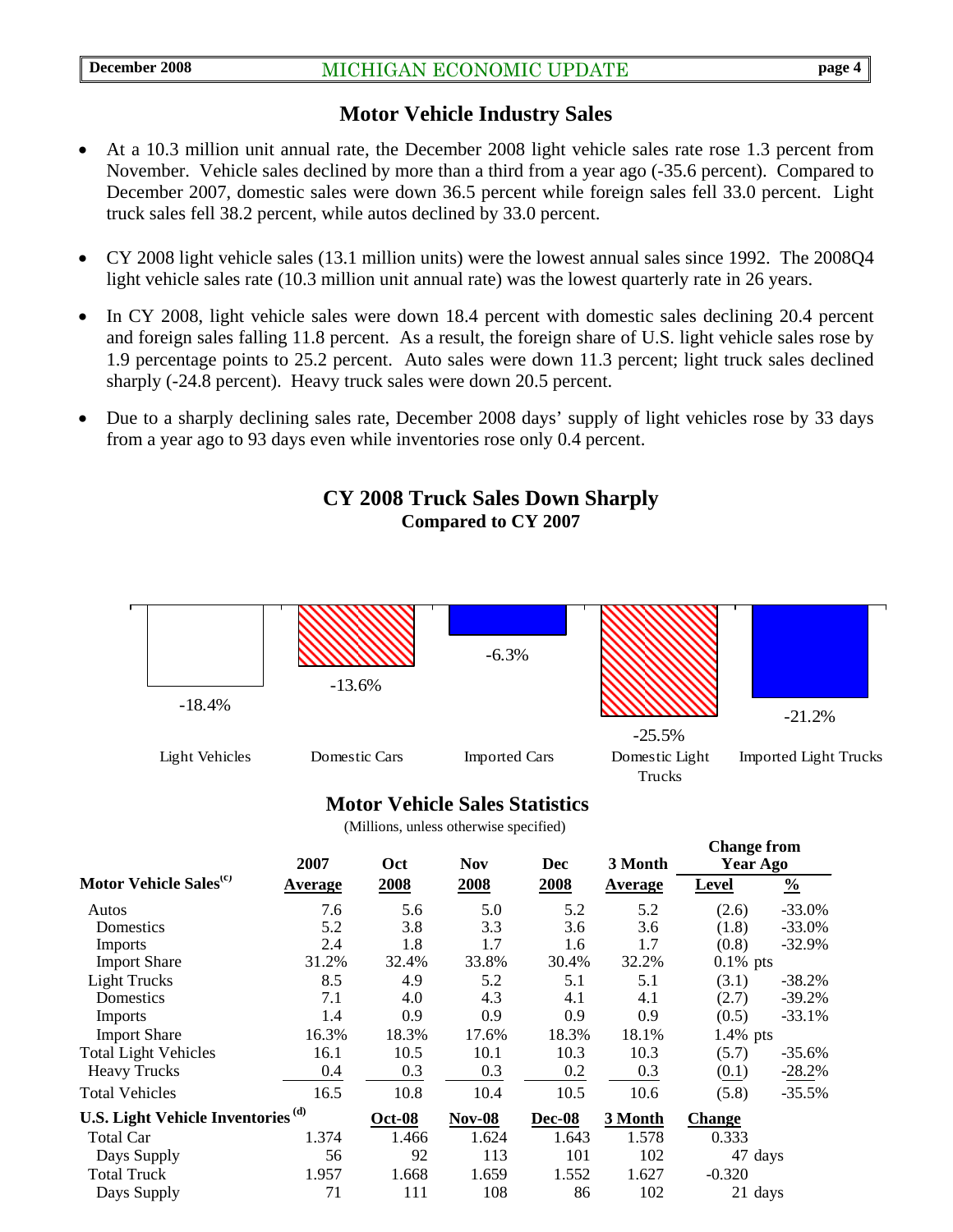#### **Motor Vehicle Industry Production**

- At 112,105 units, December 2008 Michigan motor vehicle production fell sharply from a year ago (- 26.3 percent) as did national production (-27.6 percent). Michigan's share of national production rose slightly (0.4 of a percentage point) to 22.6 percent. Truck production fell much more steeply than car production both in Michigan and nationally.
- Calendar year 2008 Michigan vehicle production totaled 1,843,857 units, down 20.9 percent from 2007. Nationally, CY 2008 vehicle production totaled 8,742,237 units, down 19.8 percent. Michigan comprised 21.1 percent of CY 2008 national vehicle production.



## **Michigan and U.S. Vehicle Production Down Sharply (e,f)**

|                                    | (Thousands, unless otherwise specified) |       |            |            |                |               | <b>Change from</b><br><b>Year Ago</b> |  |  |
|------------------------------------|-----------------------------------------|-------|------------|------------|----------------|---------------|---------------------------------------|--|--|
|                                    | 2008                                    | Oct   | <b>Nov</b> | <b>Dec</b> | 3 Month        | for the Month |                                       |  |  |
| <b>U.S. Production</b> (e)         | <b>Average</b>                          | 2008  | 2008       | 2008       | <b>Average</b> | <b>Level</b>  | $\frac{0}{0}$                         |  |  |
| <b>Autos</b>                       | 314.0                                   | 372.8 | 241.5      | 212.9      | 275.7          | (45.1)        | $-17.5%$                              |  |  |
| Trucks                             | 414.5                                   | 394.8 | 299.1      | 282.3      | 325.4          | (143.4)       | $-33.7%$                              |  |  |
| Total                              | 728.5                                   | 767.6 | 540.5      | 495.3      | 601.1          | (188.5)       | $-27.6%$                              |  |  |
| Michigan Production <sup>(f)</sup> |                                         |       |            |            |                |               |                                       |  |  |
| Autos                              | 83.7                                    | 88.7  | 60.8       | 59.3       | 69.6           | (10.4)        | $-14.9\%$                             |  |  |
| Trucks                             | 70.0                                    | 87.3  | 57.6       | 52.8       | 65.9           | (29.6)        | $-35.9%$                              |  |  |
| Total                              | 153.7                                   | 176.0 | 118.4      | 112.1      | 135.5          | (40.0)        | $-26.3%$                              |  |  |
| Michigan as % of U.S.              | 21.1%                                   | 22.9% | 21.9%      | 22.6%      | 22.5%          | $0.4\%$ pts   |                                       |  |  |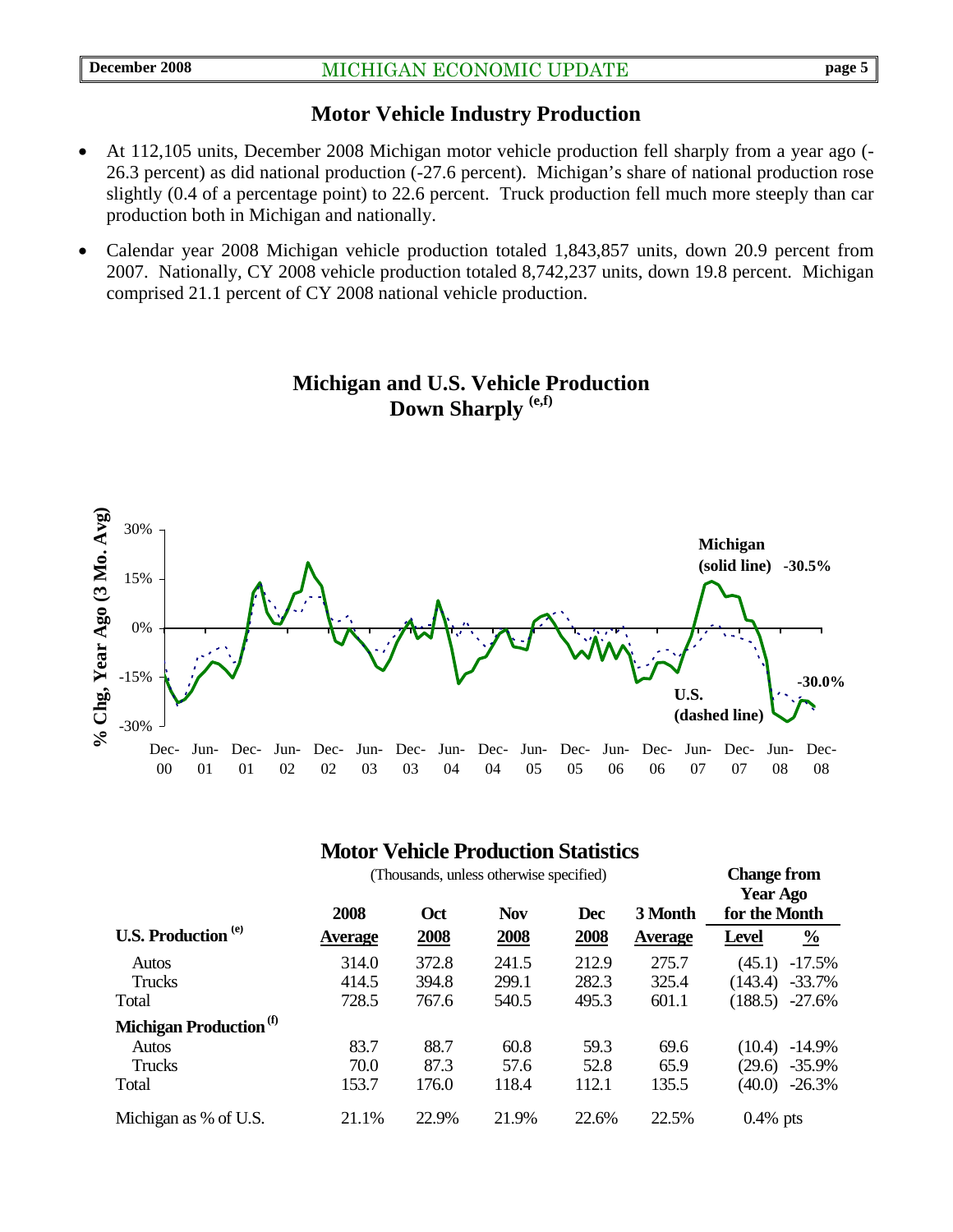# **December Unemployment Rates Rose Substantially in All Major Michigan Labor Market Areas**

(Not Seasonally Adjusted)

Compared to a year ago, unemployment rates rose in all 17 major Michigan labor market areas. The median unemployment rate increase was 3.1 percentage points. Nine areas saw rate increases exceeding 3.0 percentage points. Three areas saw increases greater than 4.0 percentage points: Monroe MSA (4.7 percentage points), Muskegon-Norton Shores MSA (4.5 percentage points), and Flint MSA (4.1 percentage points).

Between December 2007 and December 2008, employment fell sharply in all 17 major labor market areas with declines exceeding 3.0 percent in all 17 areas and a median employment decline of 5.2 percent. Five areas saw declines greater than 6.0 percent: Flint MSA (-9.6 percent), Saginaw-Saginaw Township MSA (-7.1 percent), Lansing-East Lansing MSA (-6.3 percent), Battle Creek MSA (-6.2 percent) and Monroe (-6.2 percent). All 17 areas saw a labor force decline with a median reduction of 1.5 percent. Five areas saw more than a 3.0 percent labor force reduction: Flint MSA (-5.4 percent), Saginaw-Saginaw Township MSA (-4.0 percent), Battle Creek MSA (-3.2 percent), Lansing-East Lansing MSA (-3.2 percent) and Ann Arbor (-3.1 percent).

Compared to November 2008, non-seasonally adjusted unemployment rates rose in all 17 areas, with a median increase of 1.4 percentage points. December 2008 unemployment rates ranged between 6.9 percent (Ann Arbor MSA) to 15.0 percent (Northeast Lower Peninsula).

Between December 2007 and December 2008, the unemployment rate rose in all 83 Michigan counties with a median county unemployment rate increase of 3.6 percentage points. Fifty-seven counties saw greater than a 3.0 percentage point increase. Non-seasonally adjusted county unemployment rates ranged between 6.9 percent (Washtenaw) and 24.2 percent (Mackinac).

# Local Area Unemployment Rates<sup>(g)</sup>

| <b>Local Area</b>           | <b>Dec</b><br>2007<br><b>Rate</b> | <b>Nov</b><br>2008<br>Rate | <b>Dec</b><br>2008<br><b>Rate</b> |
|-----------------------------|-----------------------------------|----------------------------|-----------------------------------|
| Michigan                    | 7.4%                              | 9.1%                       | 10.4%                             |
| Ann Arbor                   | 4.7%                              | 6.0%                       | 6.9%                              |
| <b>Battle Creek</b>         | 6.8%                              | 8.4%                       | 9.7%                              |
| <b>Bay City</b>             | 7.0%                              | 8.4%                       | 9.9%                              |
| Detroit-Warren-Livonia      | 8.0%                              | 9.5%                       | 10.6%                             |
| Flint                       | 8.2%                              | 11.6%                      | 12.3%                             |
| <b>Grand Rapids-Wyoming</b> | 5.9%                              | 7.7%                       | 8.8%                              |
| <b>Holland-Grand Haven</b>  | 5.8%                              | 7.7%                       | 9.2%                              |
| Jackson                     | 7.6%                              | 9.6%                       | 11.1%                             |
| Kalamazoo-Portage           | 5.7%                              | 7.3%                       | 8.7%                              |
| Lansing-East Lansing        | 5.7%                              | 7.4%                       | 8.6%                              |
| Monroe                      | 6.6%                              | 9.6%                       | 11.3%                             |
| Muskegon-Norton Shores      | 7.0%                              | 10.0%                      | 11.5%                             |
| Niles-Benton Harbor         | 7.2%                              | 8.8%                       | 10.1%                             |
| Saginaw-Saginaw Township    | 7.3%                              | 9.1%                       | 10.4%                             |
| <b>Upper Penisula</b>       | 8.1%                              | 9.4%                       | 11.4%                             |
| Northeast Lower Mich        | 11.1%                             | 12.2%                      | 15.0%                             |
| Northwest Lower Mich.       | 8.5%                              | 10.4%                      | 12.2%                             |



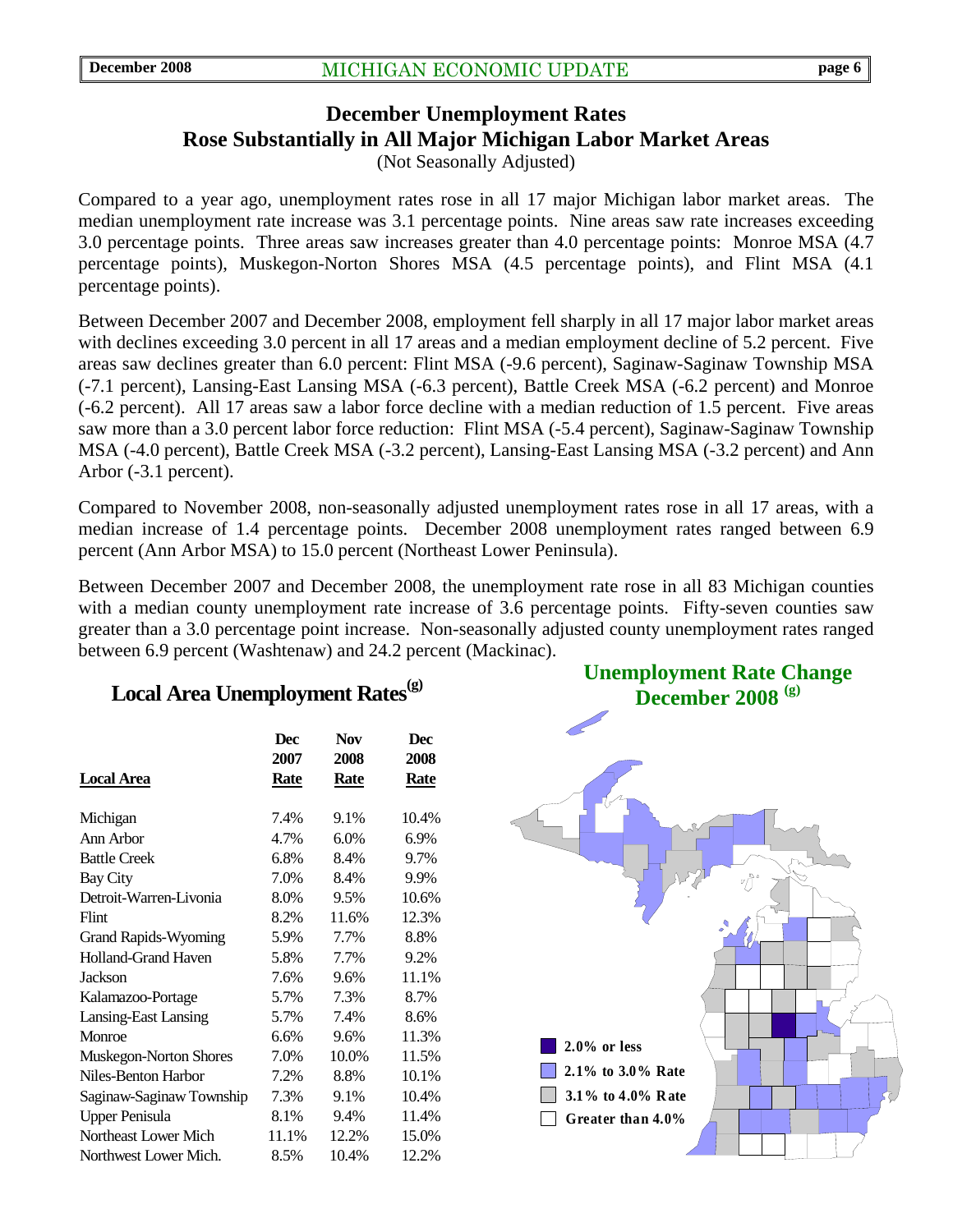## **Fourth Quarter 2008 Real GDP Reports Greatest Decline since Early 1982**

On January 30, 2009, the Bureau of Economic Analysis (BEA) reported its *advance* GDP estimates for the fourth quarter of 2008 (2008Q4). Below are some 2008Q4 highlights from that release:

- Real (inflation adjusted) GDP reported its largest quarterly decline (-3.8 percent annual rate) since 1982Q1 when real GDP fell at a 6.4 percent rate.
- The GDP price deflator fell at a 0.1 percent annual rate, marking the first quarterly overall price decrease since 1954Q3 when the deflator fell at a 0.2 percent rate.
- Nominal (non-inflation adjusted) GDP fell at a 4.1 percent pace, the largest nominal GDP decline since 1958Q1, which posted a 6.3 percent decline.
- A substantial build-up in inventories added 1.3 percentage points to real GDP growth. Recent substantial inventory increases imply worsening economic conditions in early 2009.
- Falling at a 3.5 percent annual rate, real consumption expenditures accounted for 2.5 percentage points of the overall 3.8 percentage point real GDP decline.
- Equipment and software comprised 2.2 percentage points of the overall real GDP decline.
- Exports, which had served as a major prop to real GDP growth in recent quarters, subtracted 2.8 percentage points from real GDP in the fourth quarter.
- BEA will release preliminary estimates for 2008Q4 on February 27.

## **Real GDP Declines at Fastest Rate since 1982 Q1**

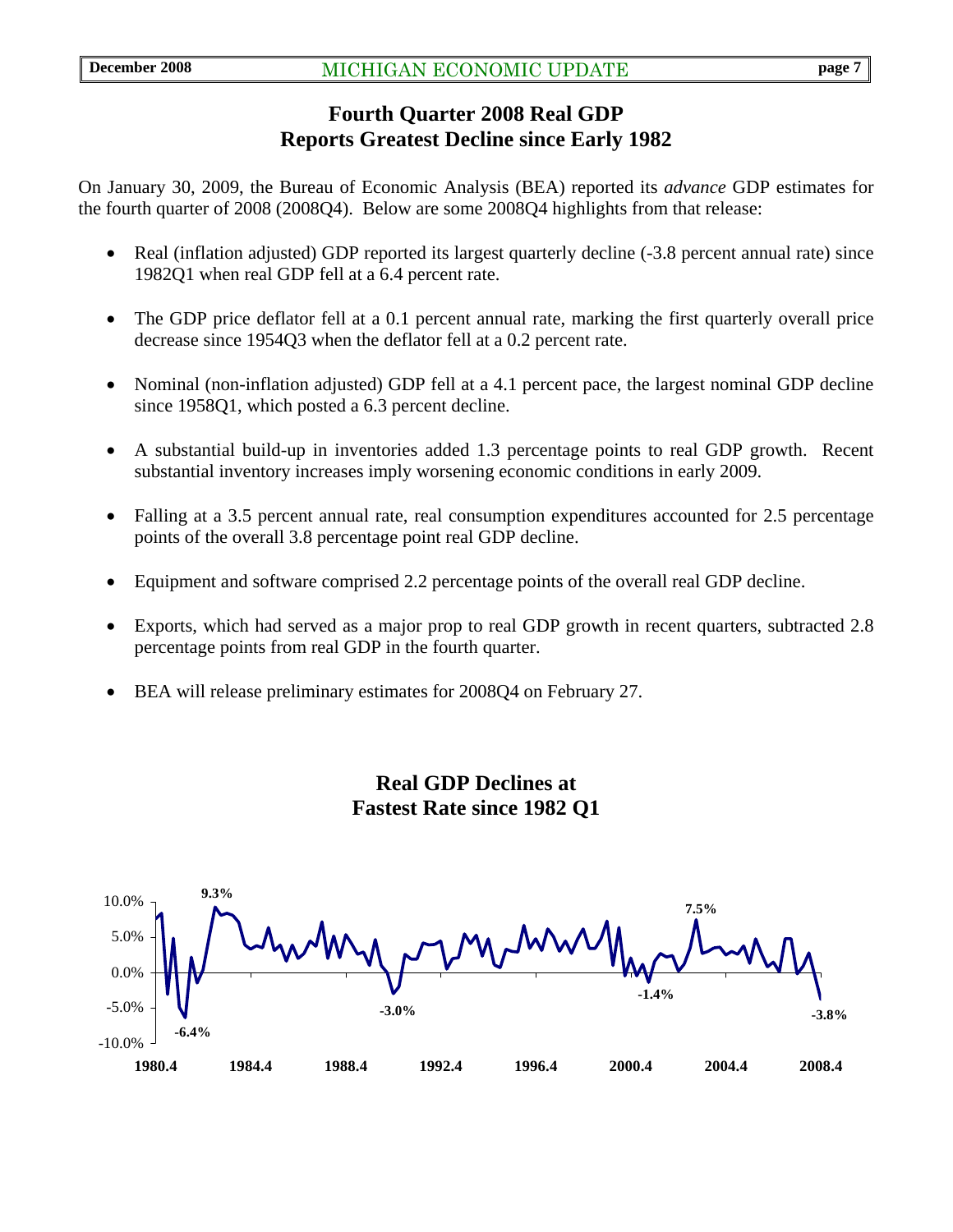# **U.S. Economic Conditions**

|                                                |               |               |               |                                             | <b>Change from</b>      |
|------------------------------------------------|---------------|---------------|---------------|---------------------------------------------|-------------------------|
|                                                | <b>Sep-08</b> | <b>Oct-08</b> | $Nov-08$      | <b>Dec-08</b>                               | <b>Year Ago</b>         |
| <b>KEY ECONOMIC INDICATORS</b>                 |               |               |               |                                             |                         |
| Consumer Sentiment <sup>(h)</sup>              | 70.3          | 57.6          | 55.3          | 60.1                                        | $-15.4$ points          |
| ISM Manufacturing Index <sup>(i)</sup>         | 43.5          | 38.9          | 36.2          | 32.4                                        | $-16.0$ points          |
| ISM Non Manufacturing Index <sup>(i)</sup>     | 52.1          | 44.2          | 33.0          | 39.6                                        | $-14.8$ points          |
|                                                |               |               |               |                                             |                         |
| Business Executives' Confidence <sup>(j)</sup> | 2008.1        | 2008.2        | 2008.3        | 2008.4                                      |                         |
|                                                | 38.0          | 39.0          | 40.0          | 24.0                                        | $-15.0$ points          |
| <b>INFLATION</b> <sup>(k)</sup>                |               |               |               |                                             | <b>Change from</b>      |
| $1982 - 84 = 100$                              | <b>Sep-08</b> | Oct-08        | $Nov-08$      | Dec-08                                      | <b>Year Ago</b>         |
|                                                |               |               |               |                                             |                         |
| <b>U.S. Consumer Price Index</b>               | 218.8         | 216.6         | 212.4         | 210.2                                       | 0.1%                    |
| Detroit CPI                                    | <b>NA</b>     | 205.2         | <b>NA</b>     | 198.0                                       | $-1.1%$                 |
| <b>U.S. Producer Price Index</b>               | 182.0         | 177.3         | 172.1         | 168.8                                       | $-0.9%$                 |
| <b>INTEREST RATES</b>                          |               |               |               |                                             |                         |
| 90 Day T-Bill <sup>(l)</sup>                   | 1.46%         | 0.84%         | 0.30%         | 0.04%                                       | $-3.04\%$ points        |
| Aaa Corporate Bonds <sup>(m)</sup>             | 5.65%         | 6.28%         | 6.15%         | 5.08%                                       | $-0.41\%$ points        |
|                                                |               |               |               |                                             |                         |
| <b>INDUSTRIAL PRODUCTION (m)</b>               | 105.2         | 107.1         | 105.7         | 103.6                                       | $-7.8%$                 |
| <b>CAPACITY UTILIZATION (m)</b>                | 75.0%         | 76.3%         | 75.2%         | 73.6%                                       | $-7.4\%$ points         |
| <b>RETAIL SALES (n)</b>                        | \$373.0       | \$360.3       | \$352.6       | \$343.2                                     | $-9.8%$                 |
| <b>HOUSING STARTS and SALES</b>                |               |               |               |                                             | % Change From           |
| (Millions Annual Rate)                         | $Sep-08$      | Oct-08        | $Nov-08$      | <b>Dec-08</b>                               | <b>Year Ago</b>         |
| Housing Starts <sup>(o)</sup>                  | 0.824         | 0.767         | 0.651         | 0.550                                       | $-45.0\%$               |
| Existing Home Sales <sup>(p)</sup>             | 5.140         | 4.910         | 4.450         | 4.740                                       | $-3.5%$                 |
| <b>DURABLE GOODS ORDERS (q)</b>                | \$206.0       | \$188.5       | \$181.5       | \$176.8                                     | $-21.1%$                |
| PERSONAL INCOME <sup>(c)</sup>                 |               |               |               |                                             | % Change From           |
| (Billions of Dollars)                          | 2007.4        | 2008.1        | <u>2008.2</u> | 2008.3                                      | <b>Year Ago</b>         |
| Michigan                                       | \$347.9       | \$350.2       | \$355.6       | \$355.8                                     | 2.4%                    |
| U.S.                                           |               |               |               | \$11,839.4 \$11,933.7 \$12,125.3 \$12,131.2 | 3.7%                    |
| <b>GROSS DOMESTIC PRODUCT</b>                  |               |               |               |                                             | <b>Annualized % Chg</b> |
| (Billions of Chained 2000                      | 2008.1        | 2008.2        | 2008.3        | 2008.4                                      | <b>From Last Qtr</b>    |
| Dollars) $(c)$                                 |               |               |               | \$11,646.0 \$11,727.4 \$11,712.4 \$11,599.4 | $-3.8%$                 |